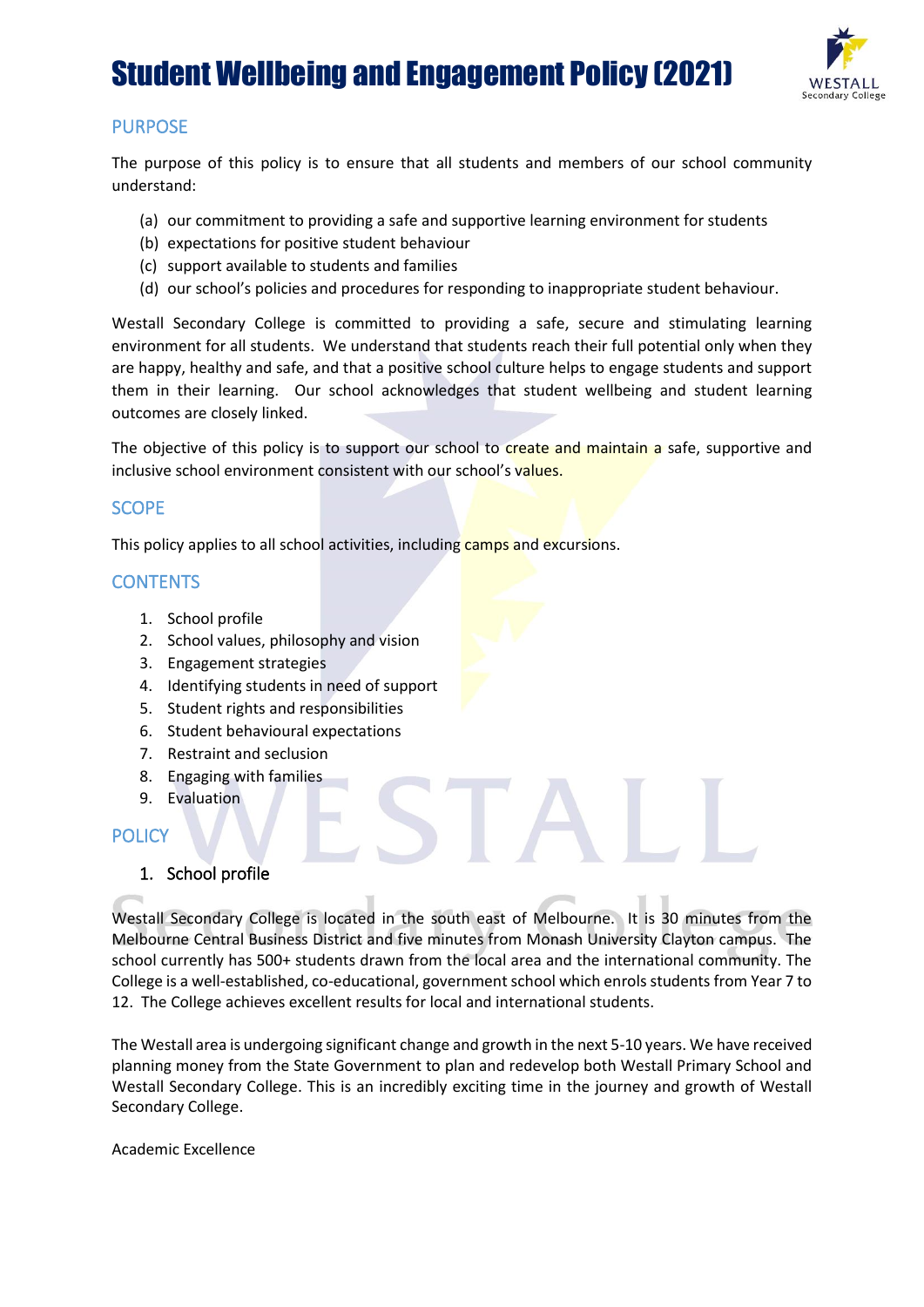

Our programs at Westall Secondary College are designed to encourage the highest standard of achievement in everything our students undertake. The College is committed to excellence through a personalised approach to teaching and learning. The College emphasis in junior years is on core competencies of literacy and numeracy across all subjects in the curriculum. Extensive course and career counselling in Year 10 so that informed choices can be made for VCE or VCAL and beyond. Academic rigour, initiative and self-discipline are central to life in the school with a shared goal of achievement between staff and students, inspiring the whole college.

#### Your Child- Our Student

Helping our students to feel happy, secure and confident is an important priority for all Westall Staff.

The friendly and supportive atmosphere at Westall is underpinned by a strong code of conduct, a distinctive uniform policy, firm structures and clear expectations. Student development embraces academic progress, the building of character, self-worth and sense of community. We celebrate our top VCE results, but what really matters to us at Westall is that all of our students graduate as confident, well-educated young adults, well prepared to take charge of their future.

#### An International Perspective

Westall College is proud to be an accredited provider of education for International students. The College values its harmonious diversity of cultures, which enriches the life of the whole school community.

The College has a federally funded English Language Centre on site which provides intensive EAL (English as an additional Language) to newly arrived students. This program caters for refugees, migrants and International fee paying students.

#### 2. School values, philosophy and vision

At Westall Secondary College our philosophy is based on meeting the needs and wants of our students. We endeavour to find the perfect balance between the explicit teaching of key kills and giving the students the opportunity to follow their passions. This sounds like an obvious concept, but what does it mean at Westall?

#### *Personalised learning*

We meet the needs of students by ensuring the learning is at the appropriate level for every student in every subject. Students are engaged in literacy and numeracy in a challenging manner to ensure that they are in their 'wobble zone'.

#### *Wellbeing*

Our school values around 'CARE' are visible in everything we do and we want every student to be the best version of themselves. We have a calm, supportive environment at Westall and this calmness provides an amazing setting to complete your secondary education.

College Values

CARE FOR yourself: personal worth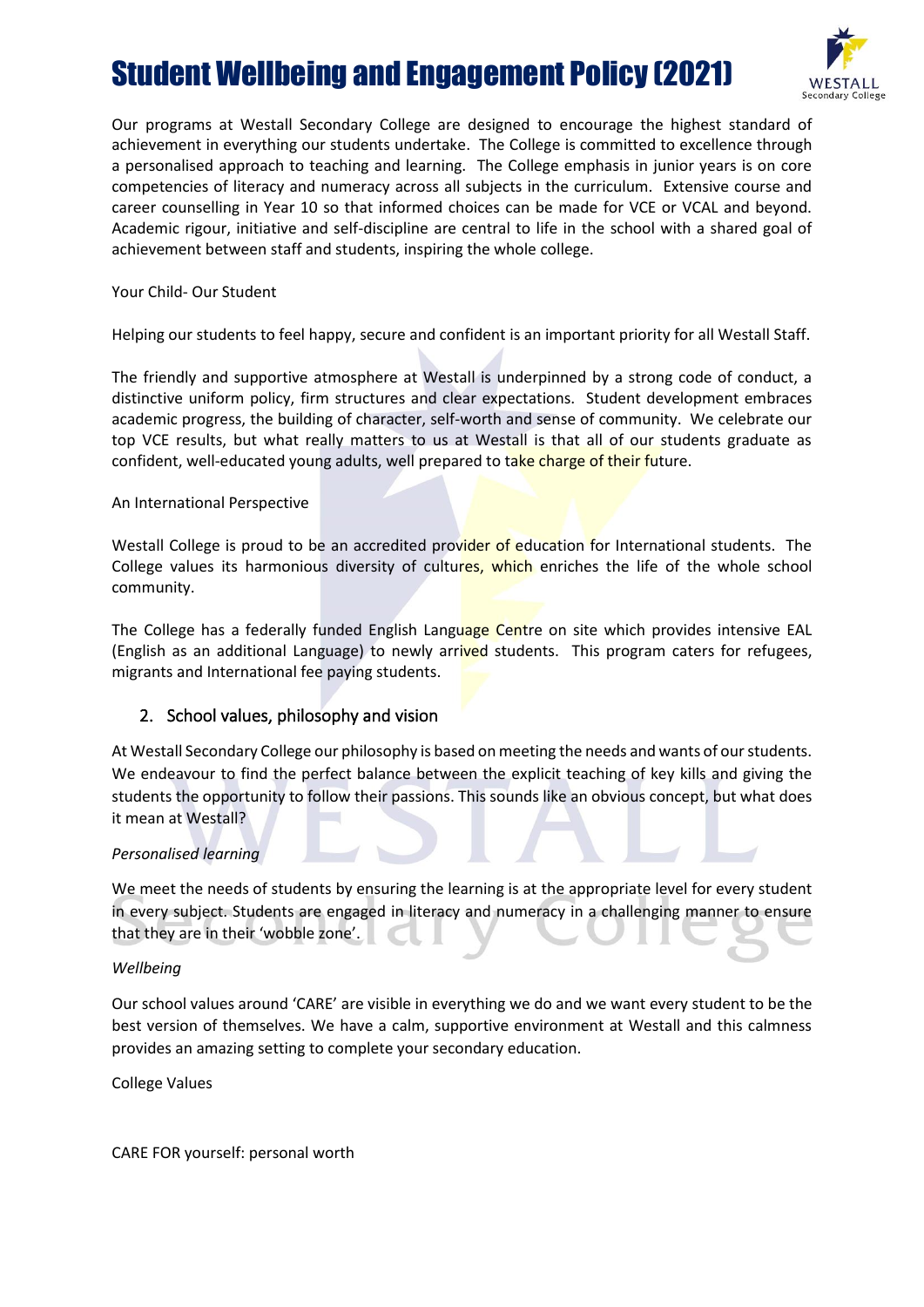

CARE FOR others: Respectful relationships

CARE FOR your school: Respect our environment

CARE FOR your learning: strive for excellence

#### *Literacy, Numeracy and STEM*

Literacy is the number one focus of our College. We believe that ALL students should reach their optimum level of literacy by Year 10 so that they will are well prepared for their desired pathway, be it VCE, VCAL and eventually the workforce. Our explicit, targeted teaching of key literacy skills across all subjects enable our students to grasp concepts and ideas more successfully.

Numeracy is our other major building block for learning. We have trained STEM staff, a partnership with Deakin University and a new STEM program available at all year levels.

#### *Aim High*

Aim High is a selective extension program which is offered in all subjects. Students are challenged through high order thinking and critical inquiry within an advanced curriculum, which ensures they are learning at their optimum level.

#### *iCreate*

iCreate is an elective program for all students in years 7-12 where, on Wednesdays, students have the opportunity to follow their passion and undertake a project-based elective program.

As the classes are made up with students from a range of age groups, it is a great opportunity for students to integrate more fully into the Westall Learning Community. Subjects include Aviation, Taekwondo, Outdoor Education and Coding.

#### *International Program and Westall English Language Centre*

Westall Secondary College has a well-established International Program, recruiting students from China, Vietnam, Cambodia, Korea, Japan, Saudi Arabia and India, whereby students complete their secondary education in Australia. With globalisation now the reality for the current generation, learning about other cultures and interacting with people from across the world is paramount and the Westall International Program affords our students the holistic education needed for success in the workforce.

#### *Westall English Language Centre (WELC)*

Westall English Language Centre is a Government funded facility which provides an intensive English program for newly arrived students. WELC caters for students who have arrived in Australia as refugees, migrants, or are full fee paying overseas students. Most students are eligible to participate in the 20-week English as an Additional Language (EAL) intensive program prior to transitioning to a mainstream educational setting.

The learning focus in the Language Centre is not only on learning English in preparation for the mainstream classroom, but also on personal development. Regular incursions and excursions are undertaken to support the learning and to expose newly arrived students to Australian life and culture.

#### 3. Engagement strategies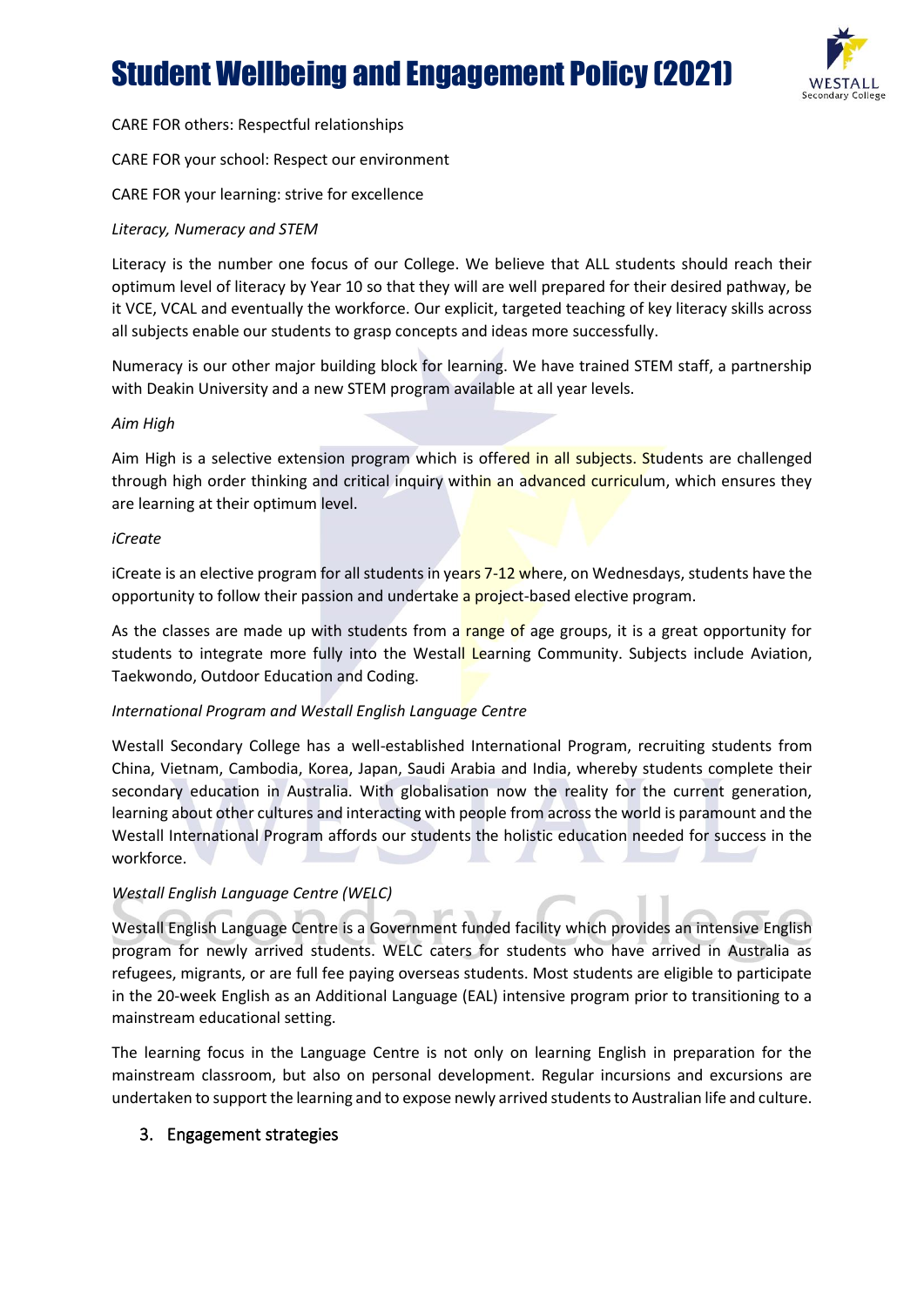

Westall Secondary College has developed a range of strategies to promote engagement, positive behaviour and respectful relationships for all students in our school. We acknowledge that some students may need extra social, emotional or educational support at school, and that the needs of students will change over time as they grow and learn.

A summary of the universal (whole of school), targeted (year group specific) and individual engagement strategies used by our school is included below:

Universal

- *high and consistent expectations of all staff, students and parents and carers*
- *prioritise positive relationships between staff and students, recognising the fundamental role this plays in building and sustaining student wellbeing*
- *The Westall Way Positive Learning Behaviour Framework*



*The West all Way Reward system* 



- *creating a culture that is inclusive, engaging and supportive*
- *welcoming all parents/carers and being responsive to them as partners in learning*
- *analysing and being responsive to a range of school data such as attendance, Attitudes to School Survey, parent survey data, student management data and school level assessment data*
- *deliver a broad curriculum including VET programs, VCE and VCAL to ensure that students are able to choose subjects and programs that are tailored to their interests, strengths and aspirations*
- *teachers at Westall Secondary College use an [NAME] instructional framework to ensure an explicit, common and shared model of instruction to ensure that evidenced-based, high yield teaching practices are incorporated into all lessons*
- *teachers at Westall Secondary College adopt a broad range of teaching and assessment approaches to effectively respond to the diverse learning styles, strengths and needs of our students and follow the standards set by the Victorian Institute of Teaching*
- *our school's Statement of Values are incorporated into our curriculum and promoted to students, staff and parents so that they are shared and celebrated as the foundation of our school community*
- *carefully planned transition programs to support students moving into different stages of their schooling*
- *positive behaviour and student achievement is acknowledged in the classroom, and formally in school assemblies and communication to parents*
- *monitor student attendance and implement attendance improvement strategies at a wholeschool, cohort and individual level*
- *students have the opportunity to contribute to and provide feedback on decisions aboutschool operations through the Student Representative Council and other forums including year group meetings and Peer Support Groups. Students are also encouraged to speak with their teachers,*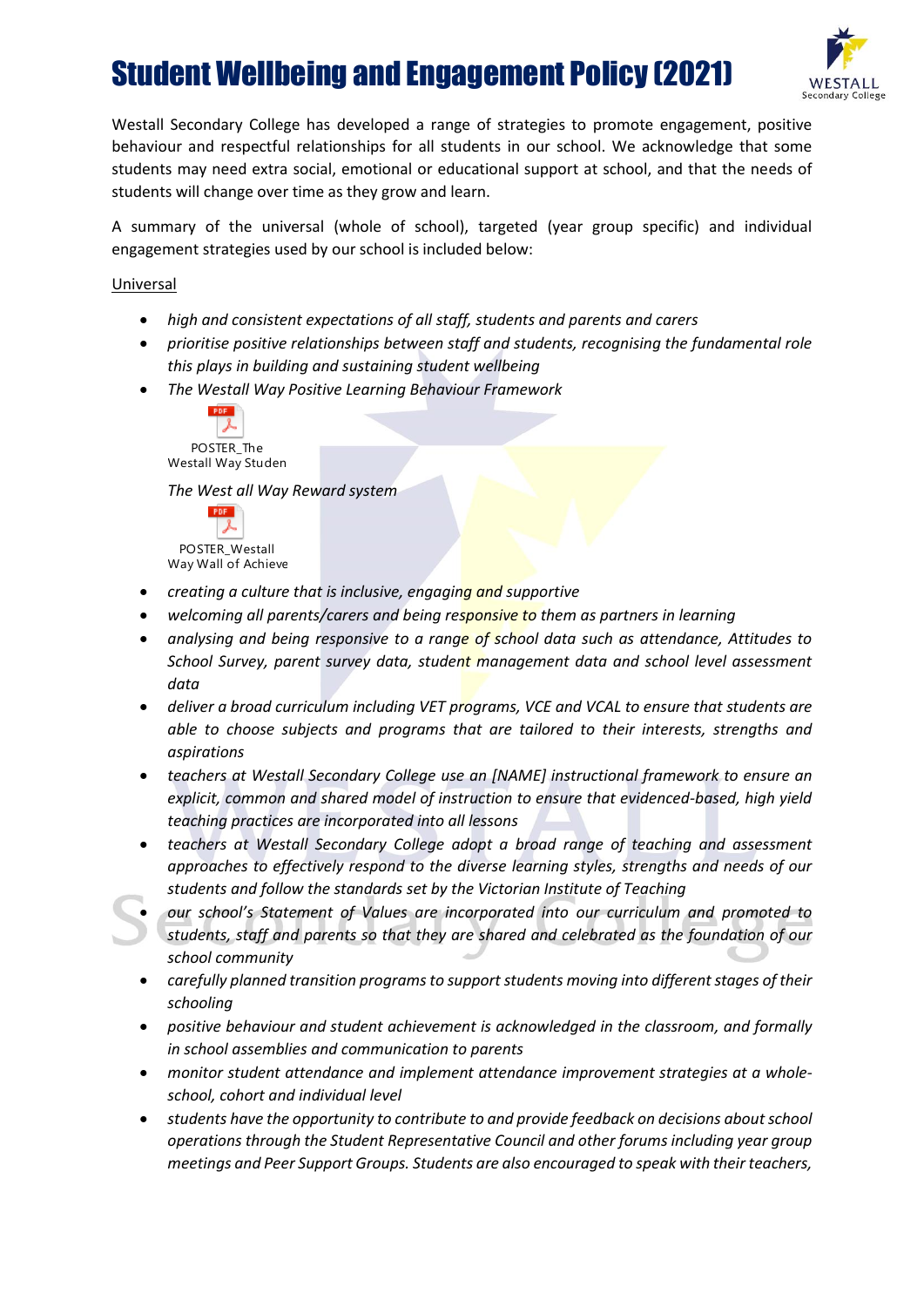

*Year Level Coordinator, Assistant Principal and Principal whenever they have any questions or concerns.*

- *create opportunities for cross—age connections amongst students through school plays, athletics, music programs and peer support programs*
- *All students are welcome to self-refer to the Student Wellbeing Coordinator, School Nurse, School Chaplain, Year Group Leaders, Assistant Principal and Principal if they would like to discuss a particular issue or feel as though they may need support of any kind. We are proud to have an 'open door' policy where students and staff are partners in learning*
- *we engage in school wide positive behaviour support with our staff and students, which includes programs such as:*
	- o *Respectful Relationships*
	- o *Bully Stoppers*
	- o *Safe Schools*
- *programs, incursions and excursions developed to address issue specific behaviour (i.e. anger management programs)*
- *opportunities for student inclusion (i.e. sports teams, clubs, recess and lunchtime activities)*
- *buddy programs, peers support programs*

#### Targeted

- *each sub school (Junior, Middle and Senior) has a Director of Learning (Leading Teacher) and each year group has a Year Group Coordinator, a senior teacher responsible for their year, who monitor the health and wellbeing of students in their year, and act as a point of contact for students who may need additional support*
- *teachers will follow the 'Getting students back on track in the classroom' flowchart to implement the Westall Way in the classroom*



POSTER\_Getting students back on tra

- *all students from Year 10 and above will be assisted to develop a Career Action Plan, with targeted goals and support to plan for their future*
- *connect all Koorie students with a Koorie Engagement Support Officer*
- *all students in Out of Home Care will be appointed a Learning Mentor, have an Individual Learning Plan and will be referred to Student Support Services for an Educational Needs Assessment*
- *Westall Secondary College assists students to plan their Year 10 work experience, supported by their Career Action Plan*
- *wellbeing and health staff will undertake health promotion and social skills development in response to needs identified by student wellbeing data, classroom teachers or other school staff each year*
- *staff will apply a trauma-informed approach to working with students who have experienced trauma*

#### *Individual*

• *Monitor and regularly update the student chronicle on Compass*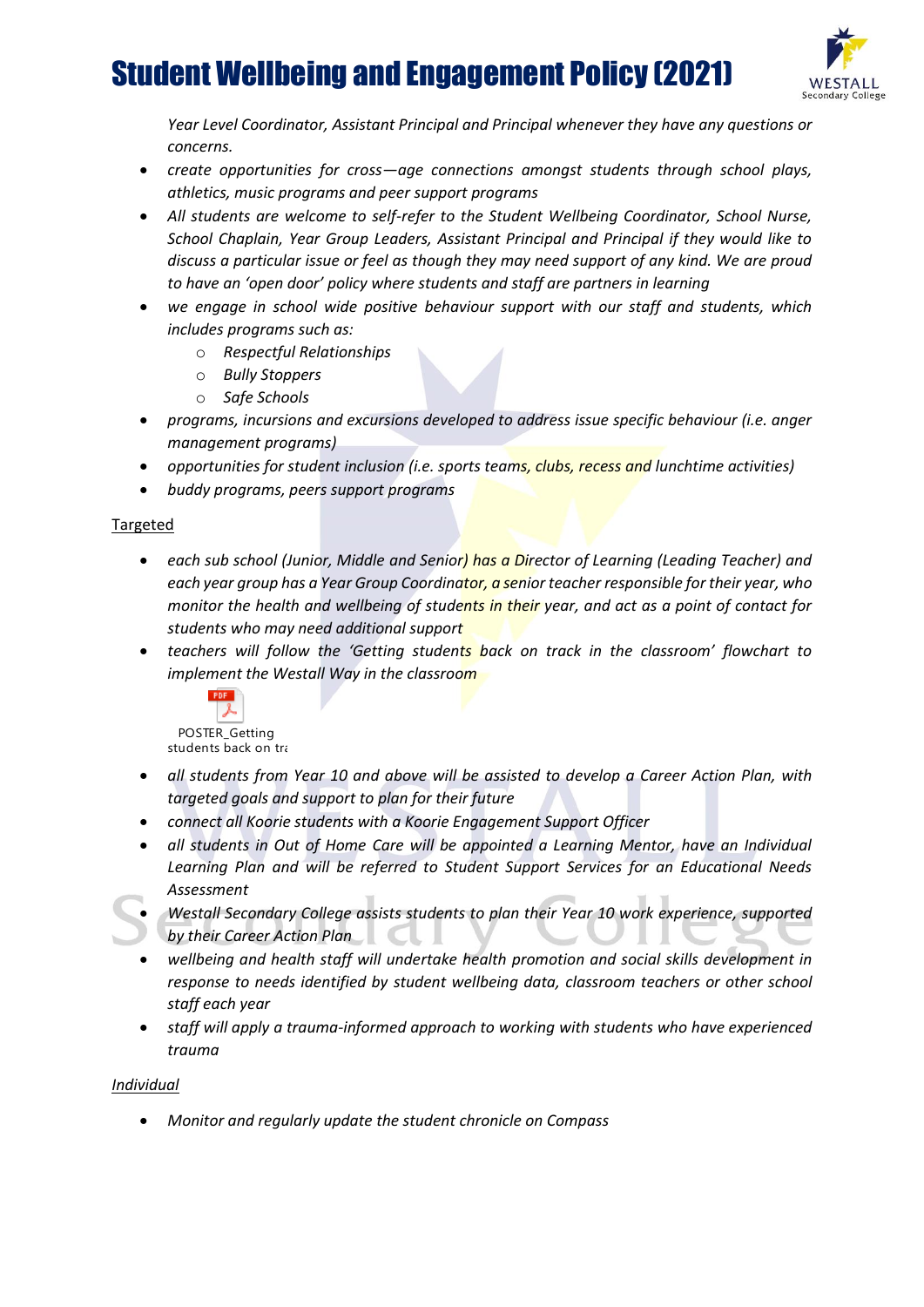

- *Student Support Groups, see: http://www.education.vic.gov.au/school/principals/spag/participation/pages/supportgroup s.aspx*
- *Individual Learning Plans for All students with learning needs*
- *Behaviour Support Plans for students with behavioural support needs*
- *Program for Students with Disabilities*
- *referral to Student Welfare Coordinator and Student Support Services*



Making a Wellbeing referral.p

- *referral to ChildFirst, Headspace*
- *Navigator*
- *Lookout*

*Westall Secondary College implements a range of strategies that support and promote individual engagement. These can include:*

- *building constructive relationships with students at risk or students who are vulnerable due to complex individual circumstances*
- *meeting with student and their parent/carer to talk about how best to help the student engage with school*
- *developing an Individual Learning Plan and/or a Behaviour Support Plan*
- *considering if any environmental changes need to be made, for example changing the classroom set up*
- *referring the student to:*
	- o *school-based wellbeing supports*
	- o *Student Support Services*
	- o *Appropriate external supports such as council based youth and family services, other allied health professionals, headspace, child and adolescent mental health services or ChildFirst*  $\mathbf{r}$
	- o *Re-engagement programs such as Navigator*

*Where necessary the school will support the student's family to engage by:*

- *being responsive and sensitive to changes in the student's circumstances and health and wellbeing*
- *collaborating, where appropriate and with the support of the student and their family, with any external allied health professionals, services or agencies that are supporting the student*
	- *monitoring individual student attendance and developing an Attendance Improvement Plans in collaboration with the student and their family*
- *running regular Student Support Group meetings for all students:*
	- o *with a disability*
	- o *in Out of Home Care*
	- o *and with other complex needs that require ongoing support and monitoring.*
- 4. Identifying students in need of support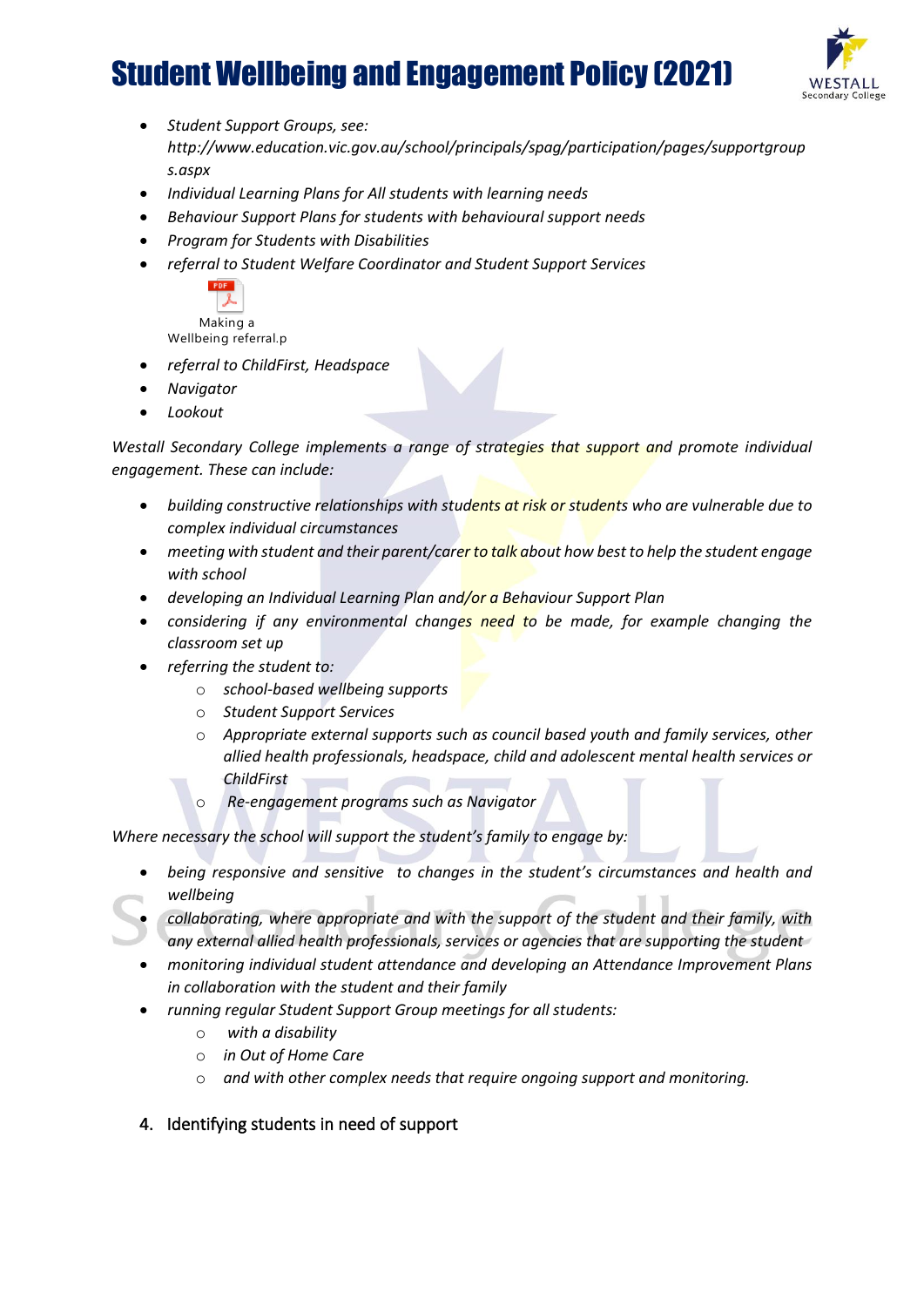

*Westall Secondary College is committed to providing the necessary support to ensure our students are supported intellectually, emotionally and socially. The Student Wellbeing team plays a significant role in developing and implementing strategies help identify students in need of support and enhance student wellbeing. Westall Secondary College will utilise the following information and tools to identify students in need of extra emotional, social or educational support:*

- *personal, health and learning information gathered upon enrolment and while the student is enrolled*
- *attendance records*
- *academic performance*
- *observations by school staff such as changes in engagement, behaviour, self-care, social connectedness and motivation*
- *attendance, detention and suspension data*
- *engagement with families*
- *self-referrals or referrals from peers*

## 5. Student rights and responsibilities

All members of our school community have a right to experience a safe and supportive school environment. We expect that all students, staff, parents and carers treat each other with respect and dignity. Our school's Statement of Values highlights the rights and responsibilities of members of our community.

Students have the right to:

- participate fully in their education
- feel safe, secure and happy at school
- learn in an environment free from bullying, harassment, violence, discrimination or intimidation
- express their ideas, feelings and concerns.

Students have the responsibility to:

- participate fully in their educational program
- display positive behaviours that demonstrate respect for themselves, their peers, their teachers and members of the school community
- respect the right of others to learn.

Students who may have a complaint or concern about something that has happened at school are encouraged to speak to their parents or carers and approach a trusted teacher or a member of the school leadership team.

## 6. Student behavioural expectations

Behavioural expectations of students, staff and families are captured through the West Way Positive Learning Behaviours Framework. The Westall Way Learning Behaviours are a set of expectations that bring together the College's Values, as well as the existing Code of Cooperation for Junior School, Middle School and Senior School. The learning behaviours are not a set of traditional school rules, but a set of agreed behaviours that all students should endeavour to demonstrate in College life.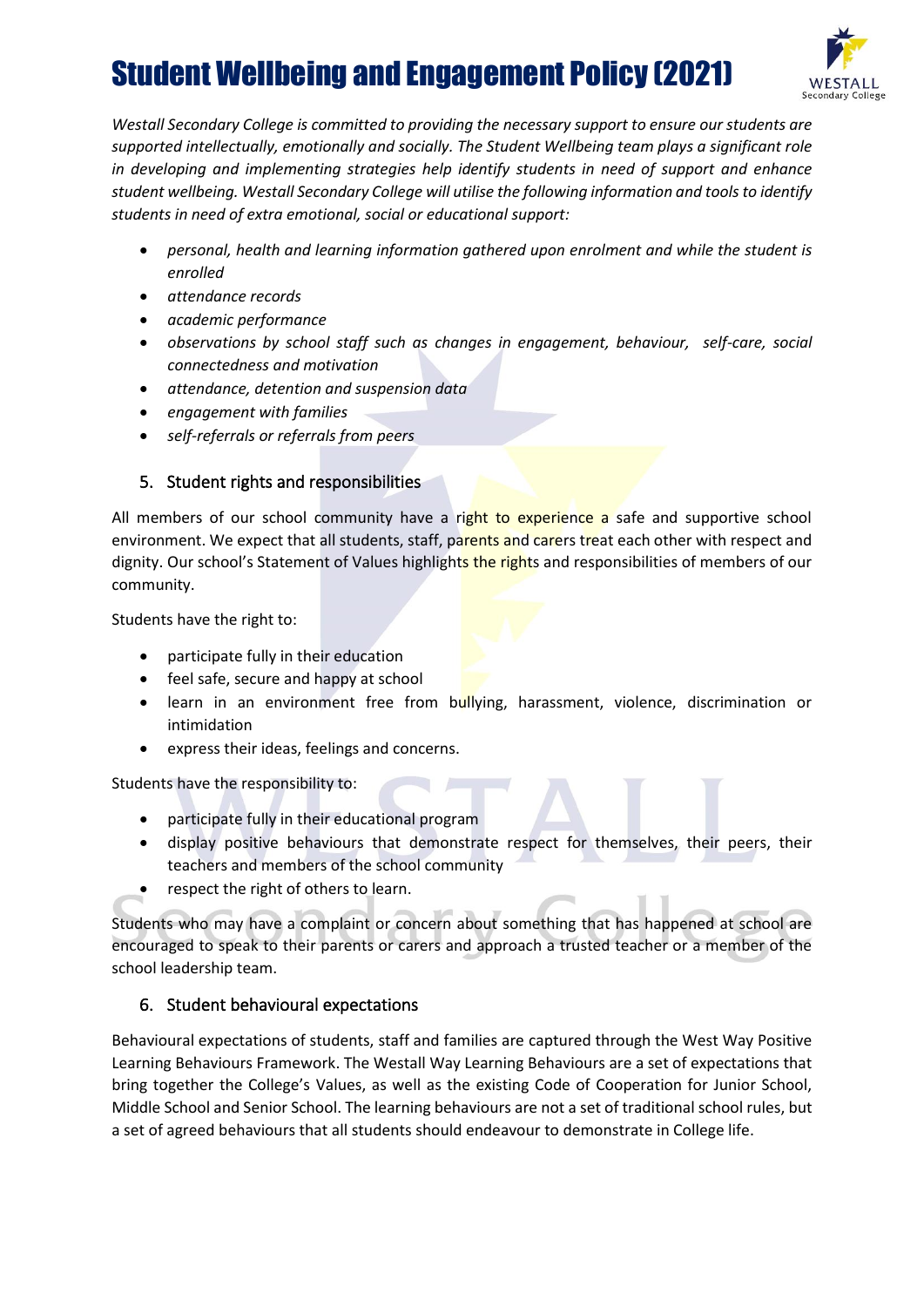

The Westall Way Learning Behaviours have been created by College Leadership team and the Student Representative Council, in consultation with the wider College staffing body. Student bullying behaviour will be responded to consistently with Westall Secondary College's Bullying policy.

When a student acts in breach of the behaviour standards of our school community, Westall Secondary College will institute a staged response, consistent with the Department's Student Engagement and Inclusion Guidelines. Where appropriate, parents will be informed about the inappropriate behaviour and the disciplinary action taken by teachers and other school staff.

Disciplinary measures may be used as part of a staged response to inappropriate behaviour in combination with other engagement and support strategies to ensure that factors that may have contributed to the student's behaviour are identified and addressed. Disciplinary measures at our school will be applied fairly and consistently. Students will always be provided with an opportunity to be heard.

Disciplinary measures that may be applied include:

- warning a student that their behaviour is inappropriate
- teacher controlled consequences such as moving a student in a classroom or other reasonable and proportionate responses to misbehaviour
- withdrawal of privileges
- referral to the Year Level Coordinator
- restorative practices
- detentions
- behaviour reviews
- suspension
- expulsion

Suspension and expulsion are measures of last resort and may only be used in particular situations consistent with Department policy, available at:

http://www.education.vic.gov.au/school/principals/spag/participation/pages/engagement.aspx

Corporal punishment is prohibited in our school and will not be used in any circumstance.

## 7. Restraint and seclusion

#### **Policy**

This policy outlines when physical restraint and seclusion are permitted to be used in Victorian government schools and lists practices that are not permitted to be used in Victorian government schools. This policy details reporting and notification requirements and the responsibilities school and Department staff have in relation to incidents of physical restraint and seclusion.

#### **Summary**

Physical restraint and seclusion are only permitted within Victorian government schools in exceptional circumstances where it is immediately required and reasonably necessary to protect the safety of a student or another person. Physical restraint and seclusion are not permitted at any other time.

No person – including a parent/carer, clinician, practitioner, or student – can authorise, consent to, or approve the use of physical restraint or seclusion in a school.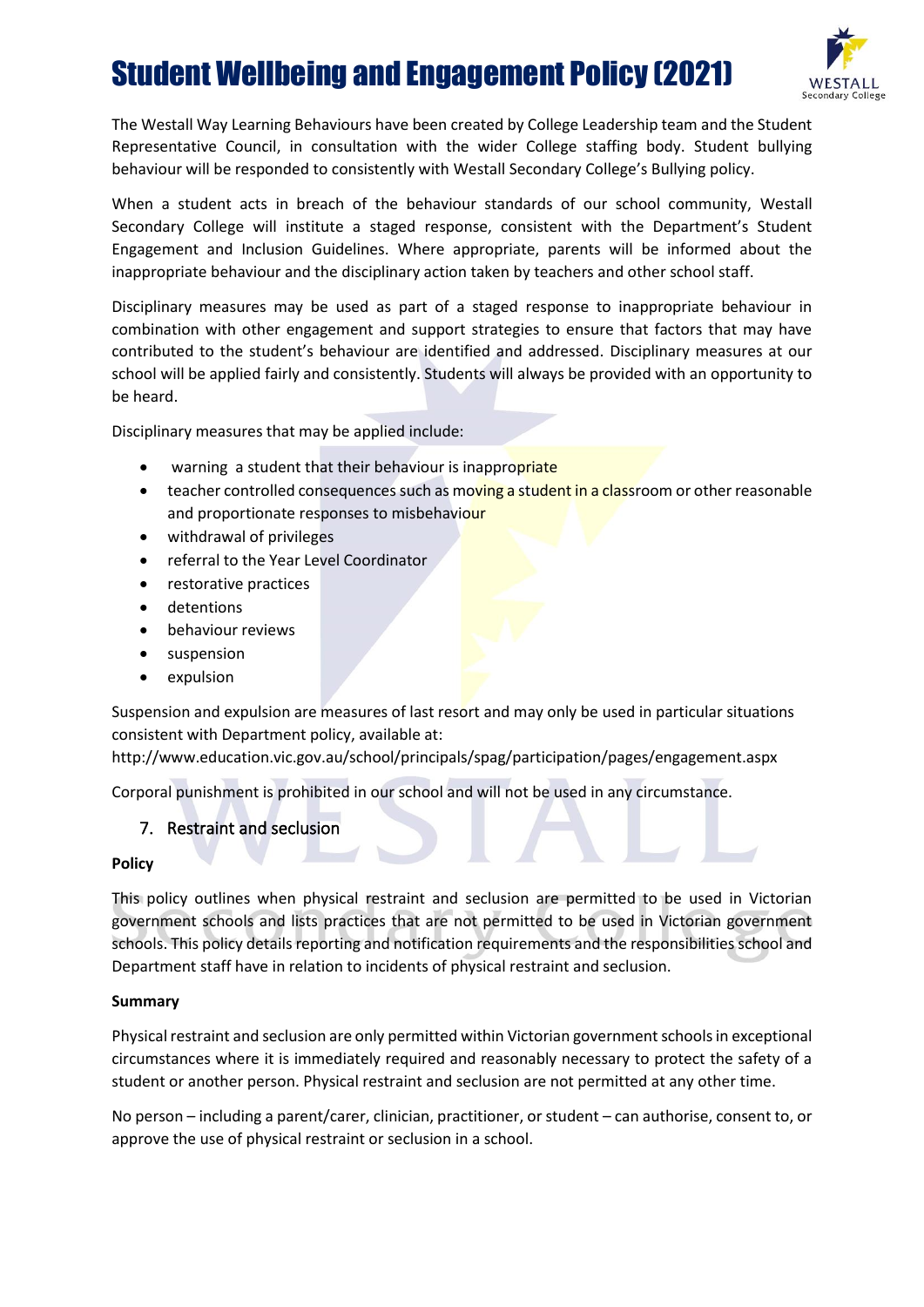

Every instance of physical restraint and seclusion must be reported as an incident on eduSafe Plus, the department's online incident reporting and hazard management system, or by calling the Incident Support and Operations Centre (ISOC) on 1800 126 126.

Every instance of physical restraint and seclusion require schools, regions, and central office to undertake specified actions according to the severity rating of the incident.

For more information, please visi[t https://www2.education.vic.gov.au/pal/restraint-seclusion/policy](https://www2.education.vic.gov.au/pal/restraint-seclusion/policy)

## 8. Engaging with families

Westall Secondary College values the input of parents and carers, and we will strive to support families to engage in their child's learning and build their capacity as active learners. We aim to be partners in learning with parents and carers in our school community.

We work hard to create successful partnerships with parents and carers by:

- ensuring that all parents have access to our school policies and procedures, available on our school website
- maintaining an open, respectful line of communication between parents and staff, supported by our Communicating with School Staff policy.
- providing parent volunteer opportunities so that families can contribute to school activities
- involving families with homework and other curriculum-related activities
- involving families in school decision making
- coordinating resources and services from the community for families
- including families in Student Support Groups, and developing individual plans for students.

## 9. Evaluation

Westall Secondary College will collect data each year to understand the frequency and types of wellbeing issues that are experienced by our students so that we can measure the success or otherwise of our school based strategies and identify emerging trends or needs.

dary Colleg

Sources of data that will be assessed on an annual basis include:

- student survey data
- incidents data
- school reports
- parent survey
- case management
- CASES21
- SOCS

## **COMMUNICATION**

This policy will be communicated to our school community in the following ways:

- Available publicly on our school's website
- Included in staff induction processes